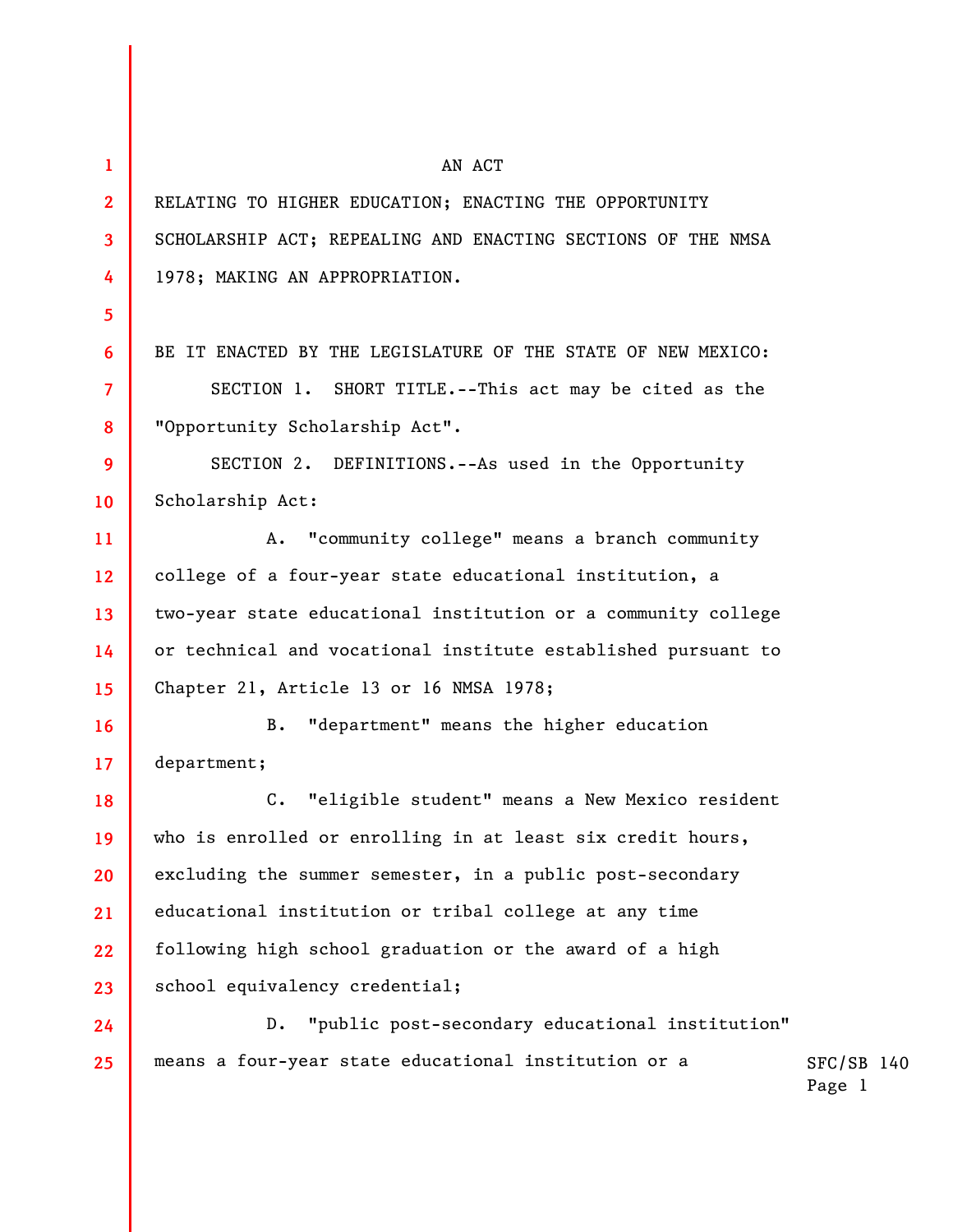| $\mathbf{1}$ | community college;                                            |  |  |
|--------------|---------------------------------------------------------------|--|--|
| $\mathbf{2}$ | "scholarship" means an opportunity scholarship;<br>Ε.         |  |  |
| 3            | "state educational institution" means an<br>$F_{\bullet}$     |  |  |
| 4            | institution of higher education enumerated in Article 12,     |  |  |
| 5.           | Section 11 of the constitution of New Mexico; and             |  |  |
| 6            | "tribal college" means a tribally, federally<br>G.            |  |  |
| 7            | or congressionally chartered post-secondary educational       |  |  |
| 8            | institution located in New Mexico that is accredited by the   |  |  |
| 9            | higher learning commission.                                   |  |  |
| 10           | SECTION 3. CONDITIONS FOR ELIGIBILITY.--                      |  |  |
| 11           | A scholarship may be awarded to an eligible<br>Α.             |  |  |
| 12           | student who:                                                  |  |  |
| 13           | (1) has not earned a baccalaureate degree at                  |  |  |
| 14           | the time the scholarship is awarded;                          |  |  |
| 15           | is enrolled in a minimum of six credit<br>(2)                 |  |  |
| 16           | hours per semester and no more than eighteen credit hours per |  |  |
| 17           | fall or spring semester;                                      |  |  |
| 18           | (3) maintains a cumulative grade point                        |  |  |
| 19           | average of 2.5 on a 4.0 scale; and                            |  |  |
| 20           | (4) has complied with other rules                             |  |  |
| 21           | promulgated by the department to carry out the provisions of  |  |  |
| 22           | the Opportunity Scholarship Act.                              |  |  |
| 23           | A scholarship may be awarded for the summer<br>B.             |  |  |
| 24           | semester; provided that the student enrolls in no less than   |  |  |
| 25           | three and no more than nine credit hours.                     |  |  |
|              |                                                               |  |  |

SFC/SB 140 Page 2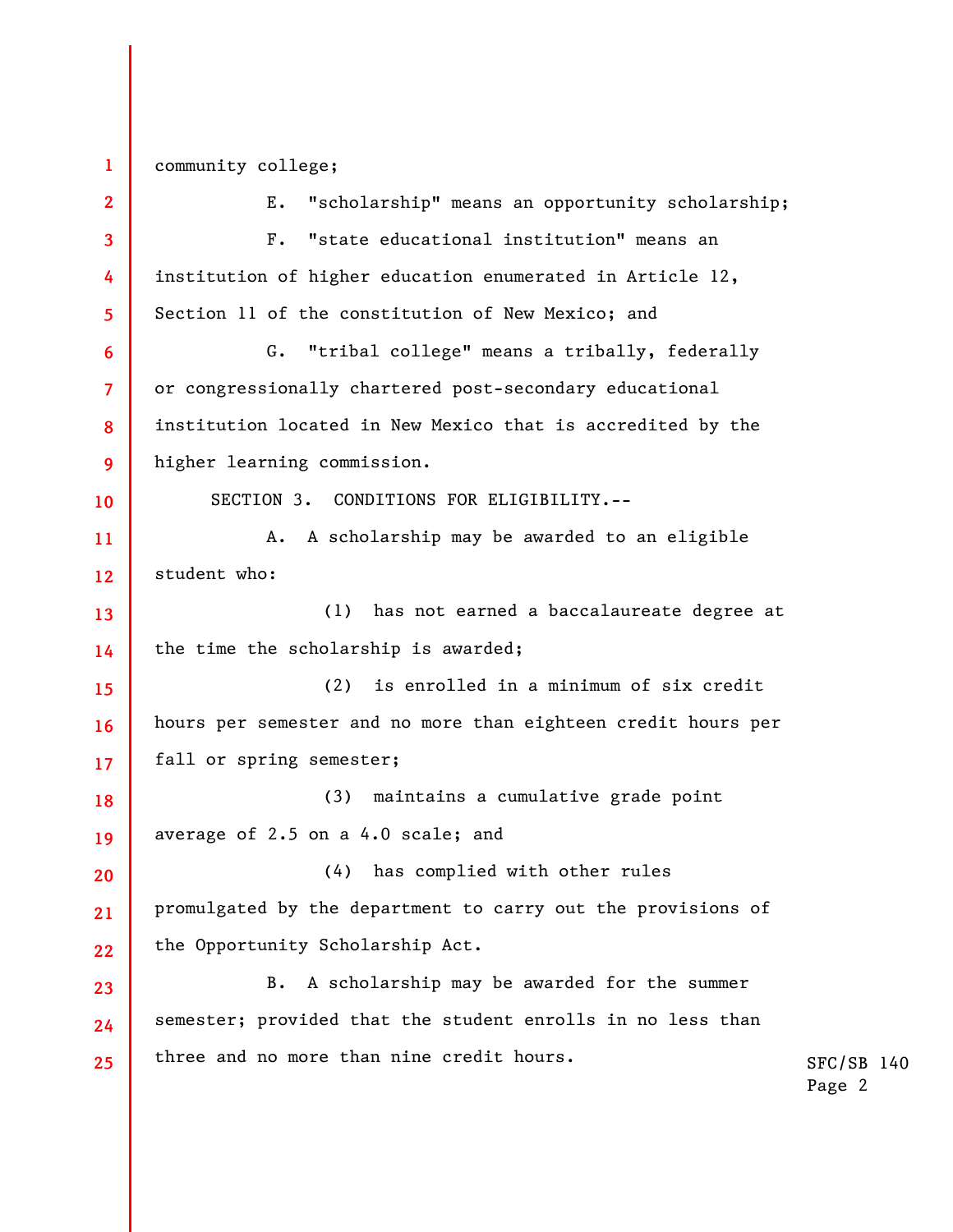C. A scholarship may be awarded for one credit-bearing certificate or certificates, only one associate degree and only one bachelor's degree per student.

**1** 

**2** 

**3** 

**4** 

**5** 

**6** 

**7** 

**8** 

**15** 

**16** 

**17** 

**18** 

**19** 

**20** 

**21** 

**22** 

**23** 

D. A scholarship for a credit-bearing certificate may only be awarded where data indicates that the certificate is in high demand by New Mexico employers as determined by the department in consultation with the workforce solutions department.

**9 10 11 12 13 14**  E. Students with disabilities or exceptional mitigating circumstances may petition for a waiver of eligibility requirements on a per semester basis. The lead financial aid officer of the public post-secondary institution or tribal college shall exercise professional judgment in consideration of any request for a waiver.

SECTION 4. SCHOLARSHIP AUTHORIZED--ADMINISTRATION.--

A. The department shall administer the Opportunity Scholarship Act and shall promulgate rules to carry out the provisions of that act.

B. Scholarships shall be awarded to qualified eligible students in an amount not to exceed one hundred percent of tuition and fees after all other state financial aid has been applied. Qualifications shall be determined by rule of the department.

SFC/SB 140 **24 25**  C. Prior to June 1 of each year, based on the amount appropriated by the legislature from the opportunity

Page 3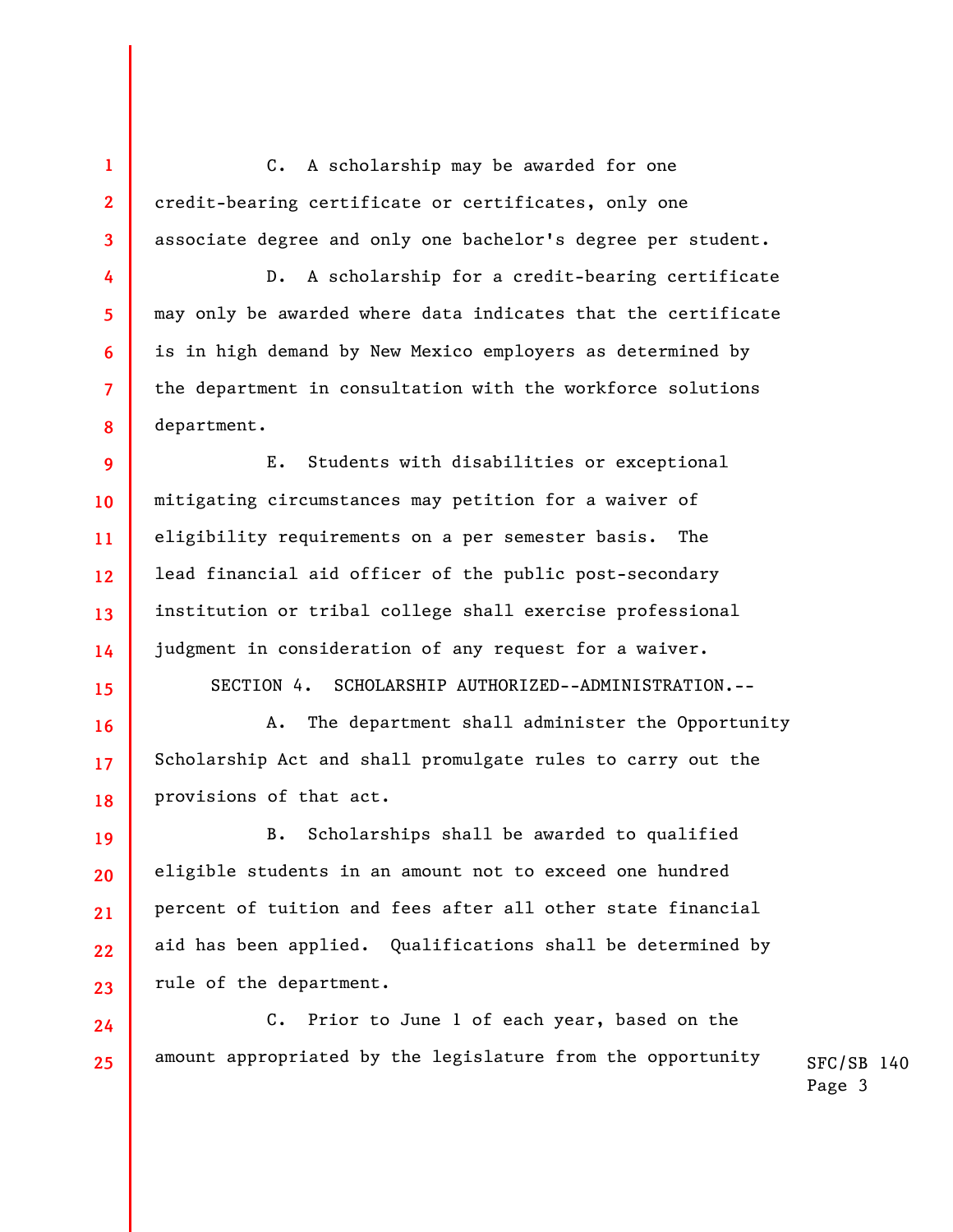**1 2 3 4 5 6 7 8 9 10 11 12 13 14 15 16 17 18 19 20 21 22 23 24 25**  scholarship fund and on the projected enrollment at all public post-secondary educational institutions and tribal colleges, the department shall: (1) determine the total amount of money available for all scholarships for eligible students; (2) determine the award amount for public post-secondary educational institutions and tribal colleges; and (3) notify all public post-secondary educational institutions and tribal colleges of the determinations made pursuant to Paragraphs (1) and (2) of this subsection. D. In determining distribution and award amounts for the scholarships, the department shall: (1) distribute to all public post-secondary educational institutions and tribal colleges an amount not to exceed the remaining balance in the opportunity scholarship fund; and (2) subject to the provisions of Paragraph (1) of this subsection, distribute to each public post-secondary educational institution and tribal college an amount based on the projected enrollment at each public post-secondary educational institution and tribal college. SECTION 5. DURATION OF SCHOLARSHIP AUTHORIZED.-- A. Each scholarship is for a period of one

SFC/SB 140 Page 4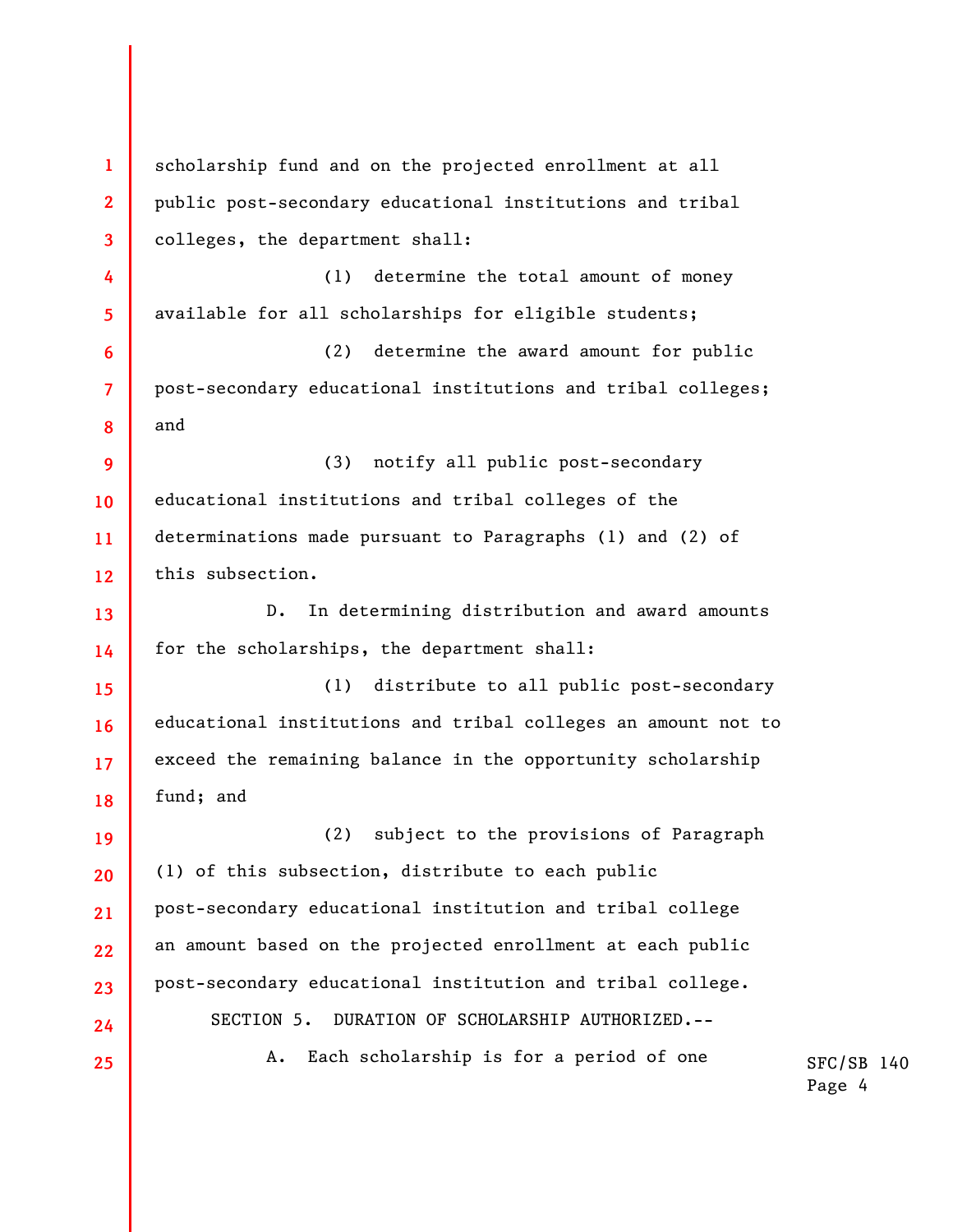semester, including the summer semester. A scholarship may be renewed; provided that the eligible student continues to meet the conditions of eligibility.

**1** 

**2** 

**3** 

**4** 

**5** 

**6** 

**10** 

**11** 

**12** 

**13** 

**14** 

**15** 

**16** 

**17** 

**18** 

**19** 

**20** 

**21** 

**22** 

**23** 

**24** 

**25** 

B. Scholarships may be provided to an eligible student until the eligible student receives a credit-bearing certificate or certificates.

**7 8 9**  C. Scholarships may be provided to an eligible student for up to ninety credit hours for the completion of an associate degree.

D. Scholarships may be provided to an eligible student for up to one hundred sixty credit hours for the completion of a bachelor's degree.

E. Scholarships may be provided to an eligible student until the eligible student graduates from a four-year public post-secondary educational institution or tribal college.

SECTION 6. TERMINATION OF SCHOLARSHIP AUTHORIZED.--A scholarship is terminated upon occurrence of:

A. withdrawal of the eligible student from the public post-secondary educational institution or tribal college or failure to remain enrolled in at least six credit hours per semester, excluding the summer semester;

SFC/SB 140 B. failure of the eligible student to achieve satisfactory academic progress set by the public post-secondary educational institution or tribal college; or

Page 5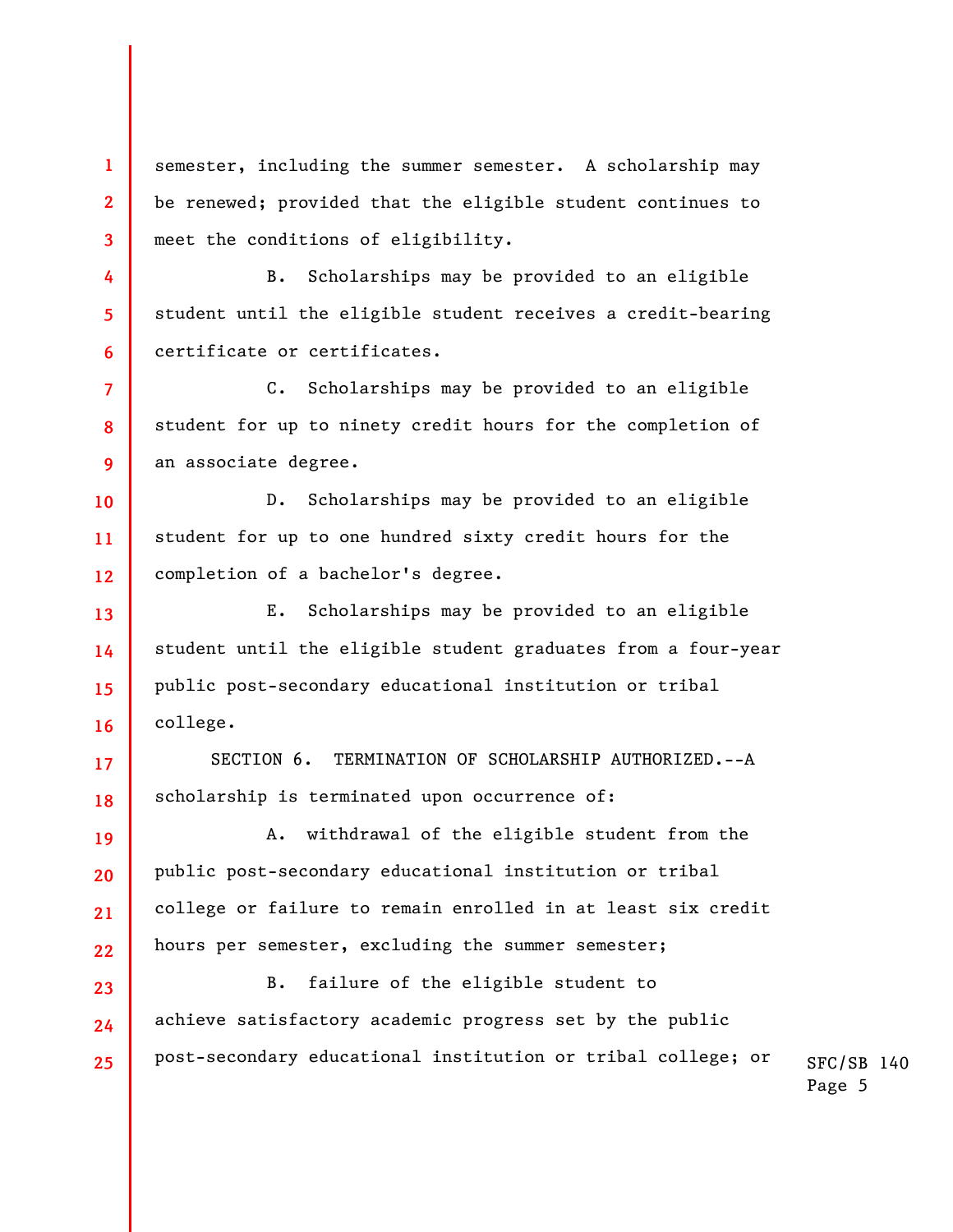**3**  C. substantial noncompliance by the eligible student with the Opportunity Scholarship Act or the rules promulgated pursuant to that act.

**4 5 6 7 8 9 10 11 12 13 14**  SECTION 7. FUND CREATED.--The "opportunity scholarship fund" is created as a nonreverting fund in the state treasury, consisting of income from investment of the fund and any specified distributions, appropriations, gifts, grants and donations to the fund. Money in the fund is appropriated to the department for scholarship awards as provided in the Opportunity Scholarship Act. Expenditures from the fund shall be by warrant of the secretary of finance and administration pursuant to vouchers signed by the secretary of higher education or the secretary's authorized representative.

**15** 

**16** 

**17** 

**18** 

**1** 

**2** 

SECTION 8. DEPARTMENT RULEMAKING AND REPORTING.--

A. The department shall promulgate rules setting forth explicit criteria in accordance with the Opportunity Scholarship Act for:

**19 20**  (1) student qualification and continuing eligibility;

**21 22 23 24 25**  (2) calculating the total amount of money necessary to pay for opportunity scholarships at each eligible institution pursuant to Section 4 of the Opportunity Scholarship Act and guidelines for the administration of the Opportunity Scholarship Act; and

SFC/SB 140 Page 6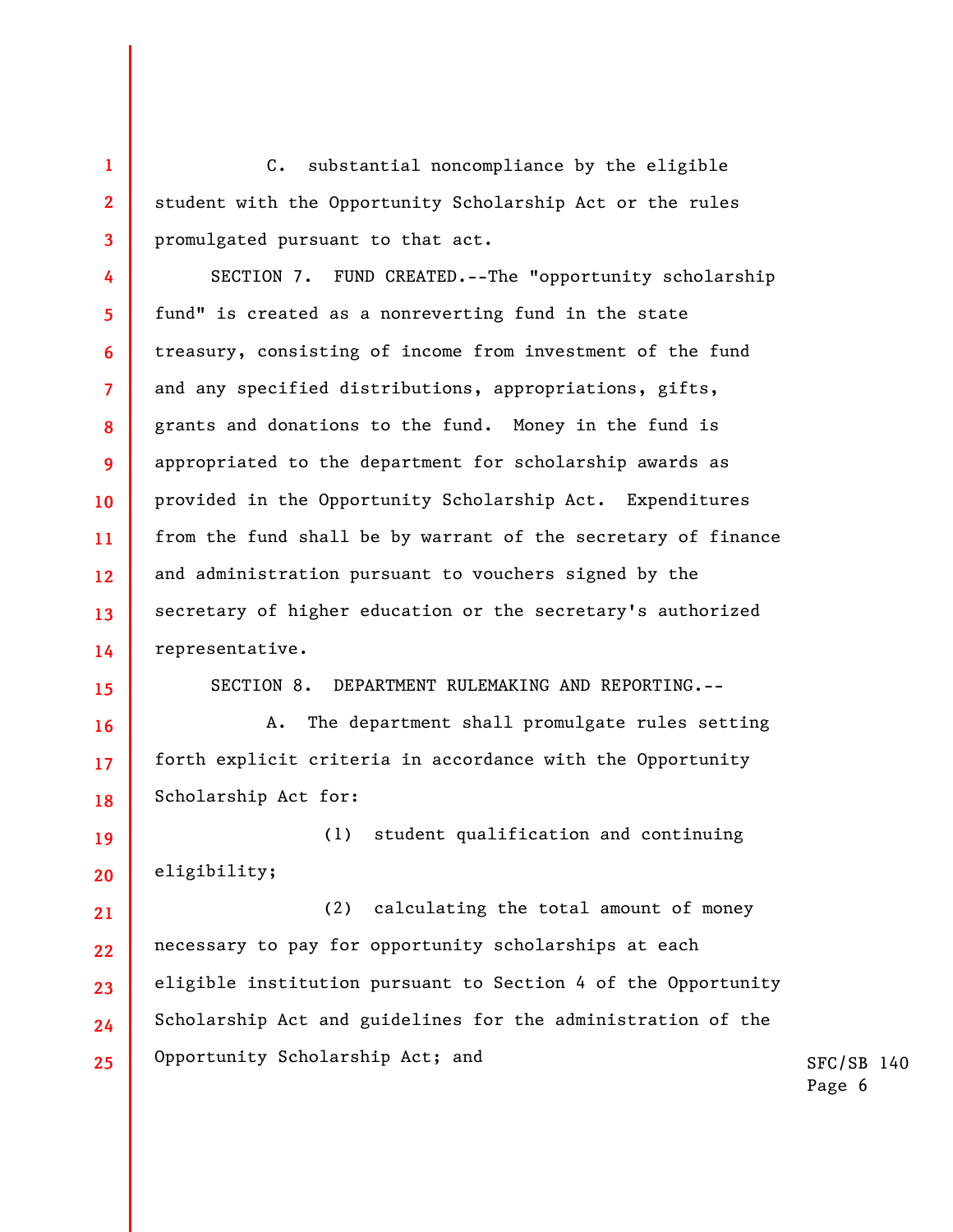**1 2 3 4 5 6 7 8 9 10 11 12 13 14 15 16 17 18 19 20 21 22 23 24 25**  (3) requirements for the memoranda of understanding regarding institution eligibility to participate in the opportunity scholarship program. B. The department shall report by November 1 of each year to the legislative finance committee and the department of finance and administration on the: (1) status of the opportunity scholarship fund; and (2) Opportunity Scholarship Act participation data aggregated for each eligible institution to show the: (a) number of eligible students who received scholarships in the prior academic year; (b) total number of students enrolled in eligible institutions in the prior academic year; and (c) number of eligible students who graduated with a degree and, for each eligible student, the number of consecutive semesters and nonconsecutive semesters attended prior to graduation. SECTION 9. TEMPORARY PROVISION.--Upon the effective date of the Opportunity Scholarship Act: A. all balances of the legislative endowment scholarship fund and the college affordability endowment fund shall be transferred to the opportunity scholarship fund; and B. any appropriation to the opportunity

SFC/SB 140

Page 7